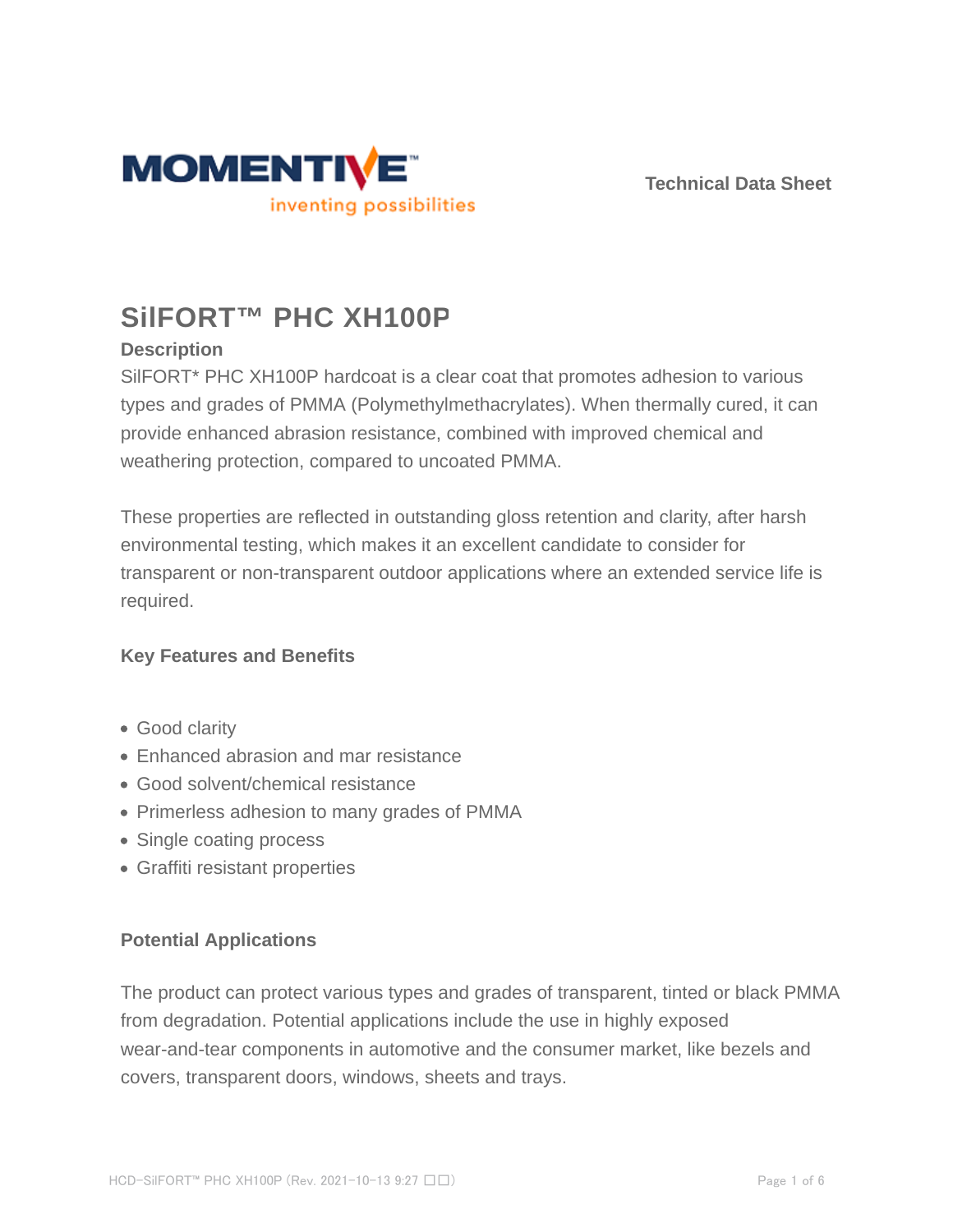SilFORT PHC XH100P hardcoat can also be considered for use on Polycarbonate to impart abrasion and chemical resistance, when baked at ≥ 126°C.

# **Typical Physical Properties**

| <b>Property</b>                                               | <b>Value</b>                                                                                                                                                                          |  |  |
|---------------------------------------------------------------|---------------------------------------------------------------------------------------------------------------------------------------------------------------------------------------|--|--|
| Solids Content, % by<br>weight                                | approx. 25.5                                                                                                                                                                          |  |  |
| <b>Solvents</b>                                               | 1-Butanol, 2-Propanol <sup>3</sup>                                                                                                                                                    |  |  |
| <b>Flash Point</b><br>(Pensky Martens,<br>Closed Cup)         | $19.4^{\circ}$ C                                                                                                                                                                      |  |  |
| Density $(g/cm3)$                                             | approx. 0.947                                                                                                                                                                         |  |  |
| pH                                                            | 5.2                                                                                                                                                                                   |  |  |
| Viscosity cSt @<br>$25^{\circ}$ C                             | 6.5                                                                                                                                                                                   |  |  |
| <b>Gardner Colour</b>                                         | $1 - 5$                                                                                                                                                                               |  |  |
| Shelf life (@ storage<br>temperature $2 -$<br>$10^{\circ}$ C) | 9 months from day of manufacturing                                                                                                                                                    |  |  |
| Chemical<br>Resistance of cured<br>film                       | Ethylene Glycol, 10W30 Motor Oil, Heavy Duty Brake Fluid<br>(Glycol), Windshield Washer Fluid, Heavy Duty Detergent,<br>Auto Polishing Paste, Petrol or Leaded Gasoline, Battery Acid |  |  |

Typical properties are average data and are not to be used as or to develop specifications.

## **Tests on cast PMMA (thickness approx. 6 µm; Cure: 90 min @ 90°C)\***

| Taber                                                               | 500 cycles    | $\leq$ 2% Haze               |  |
|---------------------------------------------------------------------|---------------|------------------------------|--|
| Abrasion <sup>1</sup>                                               | $1000$ cycles | $\leq 5\%$ Haze <sup>4</sup> |  |
| Water                                                               |               | $≥$ 240 hrs                  |  |
| Immersion <sup>2</sup><br>Note: Test data. Actual results may vary. |               |                              |  |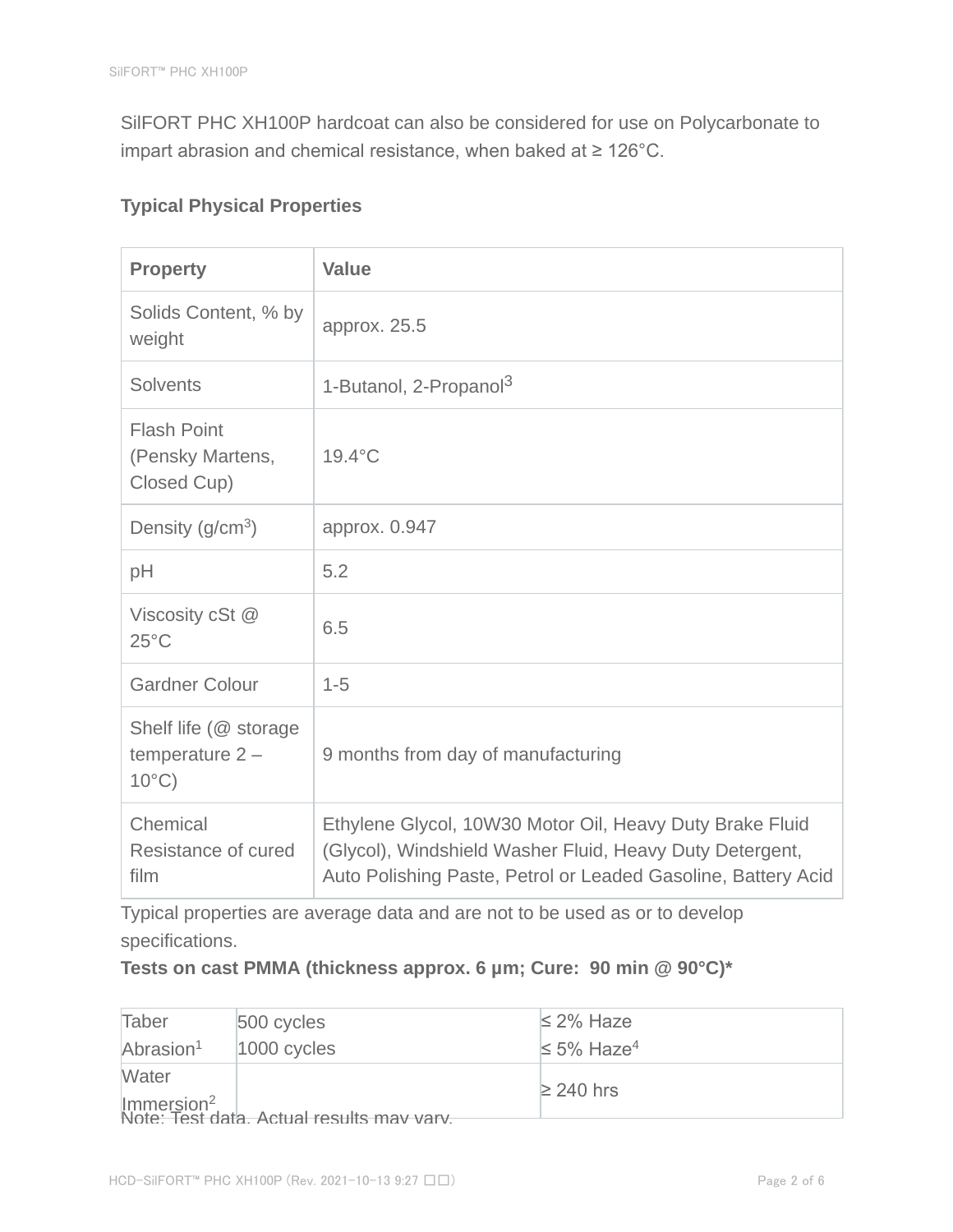1 Taber Abrasion Test with 500g load CS10F (Gen. IV) wheels at 500 cycles. Haze % measured per ASTM D1003. Higher haze indicates greater abrasion. Humidity during coating and Taber wheel variability will affect final values.

2 Temperature = 65°C followed by cross hatch tape pull adhesion. Result: GT0 (according to EN ISO 2409).

3 Other solvents upon request

4 If it is required to achieve a Taber Abrasion resistance of ≤ 2% Haze after 1000 cycles, extended cure times of ≥120 minutes may be applied

## **General Considerations for Use**

Refrigeration between 2 and 10°C is required for this SilFORT PHC XH100P hardcoat. If extended storage is being considered, the material may be stored at temperatures below 2°C.

Before use, allow the product to return to room temperature in original container. When the product reaches 15°C, vigorously stir to re-constitute any material that may have separated. After air bubbles have dissipated, the solution should appear homogeneous at room temperature.

The coating area should be of clean room class 10,000 or better (acc. to US fed. std. 209e) or class 7 (acc. to ISO 14644-1) and be well-ventilated. If necessary, parts may be washed or wiped clean with 2-propanol, a mild detergent solution with clean water rinse, or an ultrasonic bath, followed by an ionized-air blow-off. Cleanliness is critical for the production of good parts. The coating solution should be filtered continuously or just prior to use to approximately 0.5 to 1.0 micron, using a 5 to 8 micron pre-filter.

Application can be done by a flow, spray, dip or spin process. After an ambient flash off at 20 – 25°C  $\textcircled{2}$  40 – 50% relative humidity for a minimum of 2 minutes (ideally until the applied coating is tack-free), it should be cured using an electric or indirect gas-fired oven with good temperature distribution and air exchange rate.

The recommended cure conditions for a 4 mm thick substrate, are 90 minutes at 90°C part temperature in a preheated oven. Parts with higher wall thickness may require longer cure times.

Prolonged cure times up to 2 hours, as well as higher cure temperatures can be used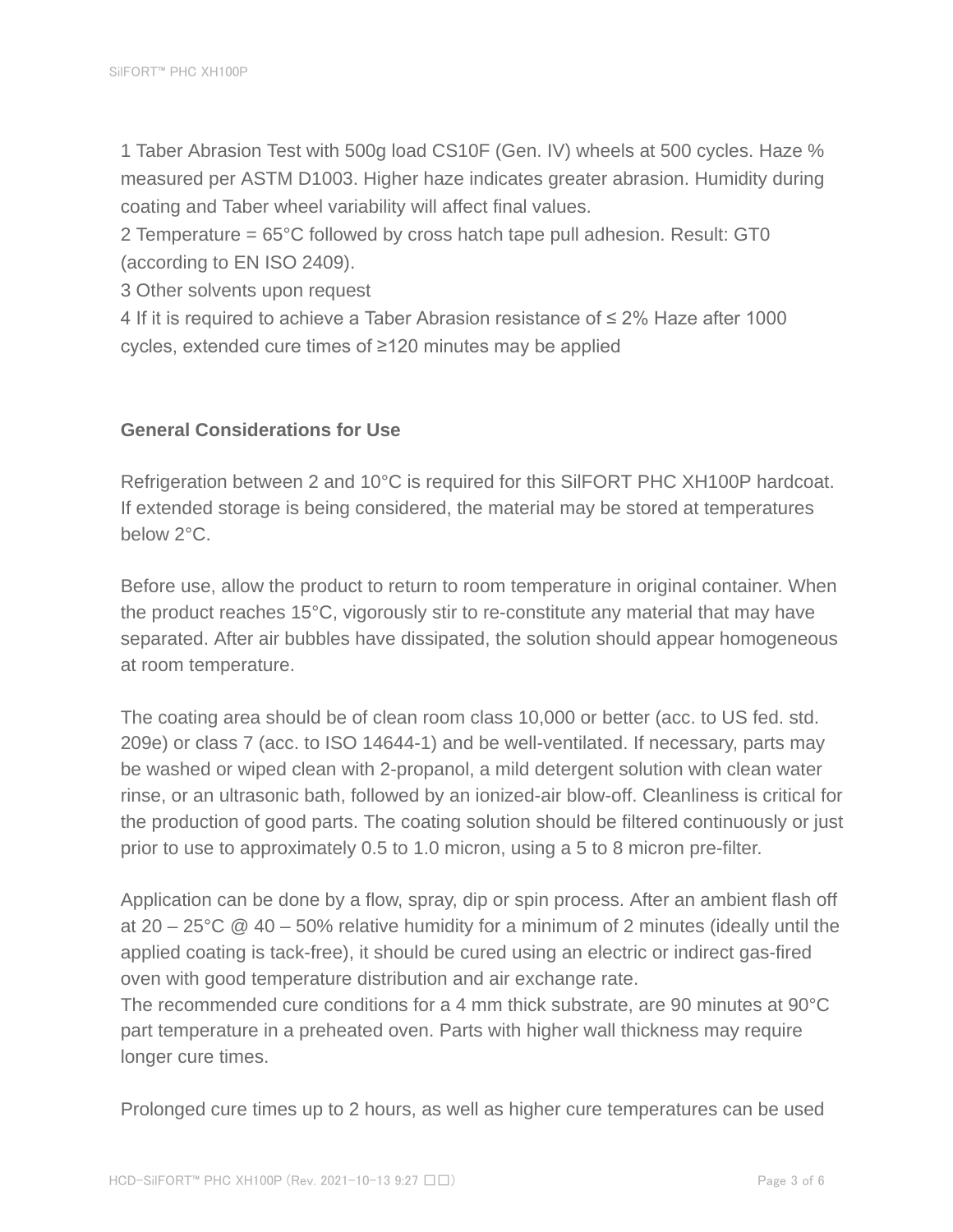to further enhance abrasion resistance and promote other performance criteria.

For an optimum performance, a dry film thickness of ≥6 µm is recommended.

## **Packaging**

25 kg Steel Pail with PE liner (SAP# 119952)

## **Patent Status**

Nothing contained herein shall be construed to imply the nonexistence of any relevant patents or to constitute the permission, inducement or recommendation to practice any invention covered by any patent, without authority from the owner of the patent.

## **Product Safety, Handling and Storage**

Customers should review the latest Material Safety Data Sheet (MSDS) and label for product safety information, safe handling instructions, personal protective equipment if necessary, emergency service contact information, and any special storage conditions required for safety. Momentive Performance Materials (MPM) maintains an aroundthe-clock emergency service for its products. MSDS are available at www.momentive.com or, upon request, from any MPM representative. For product storage and handling procedures to maintain the product quality within our stated specifications, please review Certificates of Analysis, which are available in the Order Center. Use of other materials in conjunction with MPM products (for example, primers) may require additional precautions. Please review and follow the safety information provided by the manufacturer of such other materials.

### **Limitations**

Customers must evaluate Momentive Performance Materials products and make their own determination as to fitness of use in their particular applications.

**Contact Information** Email commercial.services@momentive.com

### **Telephone**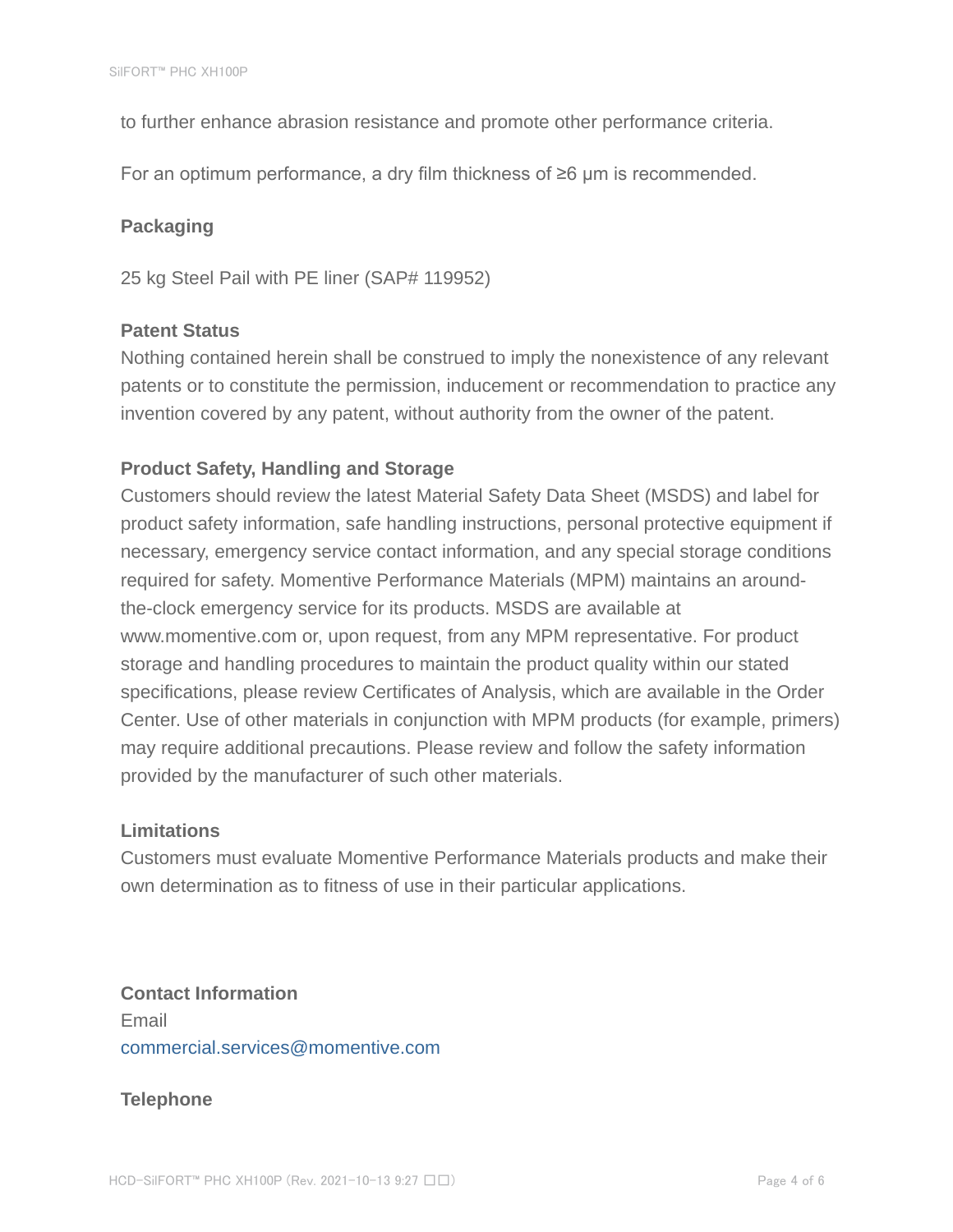| <b>Latin America</b> | <b>EMEAI- Europe, Middle</b><br>East, Africa & India | <b>ASIA PACIFIC</b> |
|----------------------|------------------------------------------------------|---------------------|
| <b>Brazil</b>        | <b>Europe</b>                                        | <b>China</b>        |
| +55 11 4534 9650     | +390510924300                                        | 800 820 0202        |
| Direct Number        | Direct number                                        | Toll free           |
|                      |                                                      | +86 21 3860 4892    |
|                      |                                                      | Direct number       |
| <b>Mexico</b>        | India, Middle East &                                 | Japan               |
| +52 55 2169 7670     | <b>Africa</b>                                        | +81 3 5544 3111     |
| <b>Direct Number</b> | + 91 44 71212207                                     | Direct number       |
|                      | Direct number*                                       |                     |
|                      | *All Middle Eastern                                  | <b>Korea</b>        |
|                      | countries, Africa, India,                            | +82 2 6201 4600     |
|                      |                                                      |                     |

For literature and technical assistance, visit our website at: www.momentive.com

### **DISCLAIMER:**

**THE MATERIALS, PRODUCTS AND SERVICES OF MOMENTIVE PERFORMANCE MATERIALS INC. AND ITS SUBSIDIARIES AND AFFILIATES (COLLECTIVELY "SUPPLIER"), ARE SOLD SUBJECT TO SUPPLIER'S STANDARD CONDITIONS OF SALE, WHICH ARE INCLUDED IN THE APPLICABLE DISTRIBUTOR OR OTHER SALES AGREEMENT, PRINTED ON THE BACK OF ORDER ACKNOWLEDGMENTS AND INVOICES, AND AVAILABLE UPON REQUEST. ALTHOUGH ANY INFORMATION, RECOMMENDATIONS, OR ADVICE CONTAINED HEREIN IS GIVEN IN GOOD FAITH, SUPPLIER MAKES NO WARRANTY OR GUARANTEE, EXPRESS OR IMPLIED, (i) THAT THE RESULTS DESCRIBED HEREIN WILL BE OBTAINED UNDER END-USE CONDITIONS, OR (ii) AS TO THE EFFECTIVENESS OR SAFETY OF ANY DESIGN INCORPORATING ITS PRODUCTS, MATERIALS, SERVICES, RECOMMENDATIONS OR ADVICE. EXCEPT AS PROVIDED IN SUPPLIER'S STANDARD CONDITIONS OF SALE, SUPPLIER AND ITS REPRESENTATIVES SHALL IN NO EVENT BE RESPONSIBLE FOR ANY LOSS RESULTING FROM ANY USE OF ITS MATERIALS, PRODUCTS OR SERVICES DESCRIBED HEREIN.** Each user bears full responsibility for making its own determination as to the suitability of Supplier's materials, services, recommendations, or advice for its own particular use. Each user must identify and